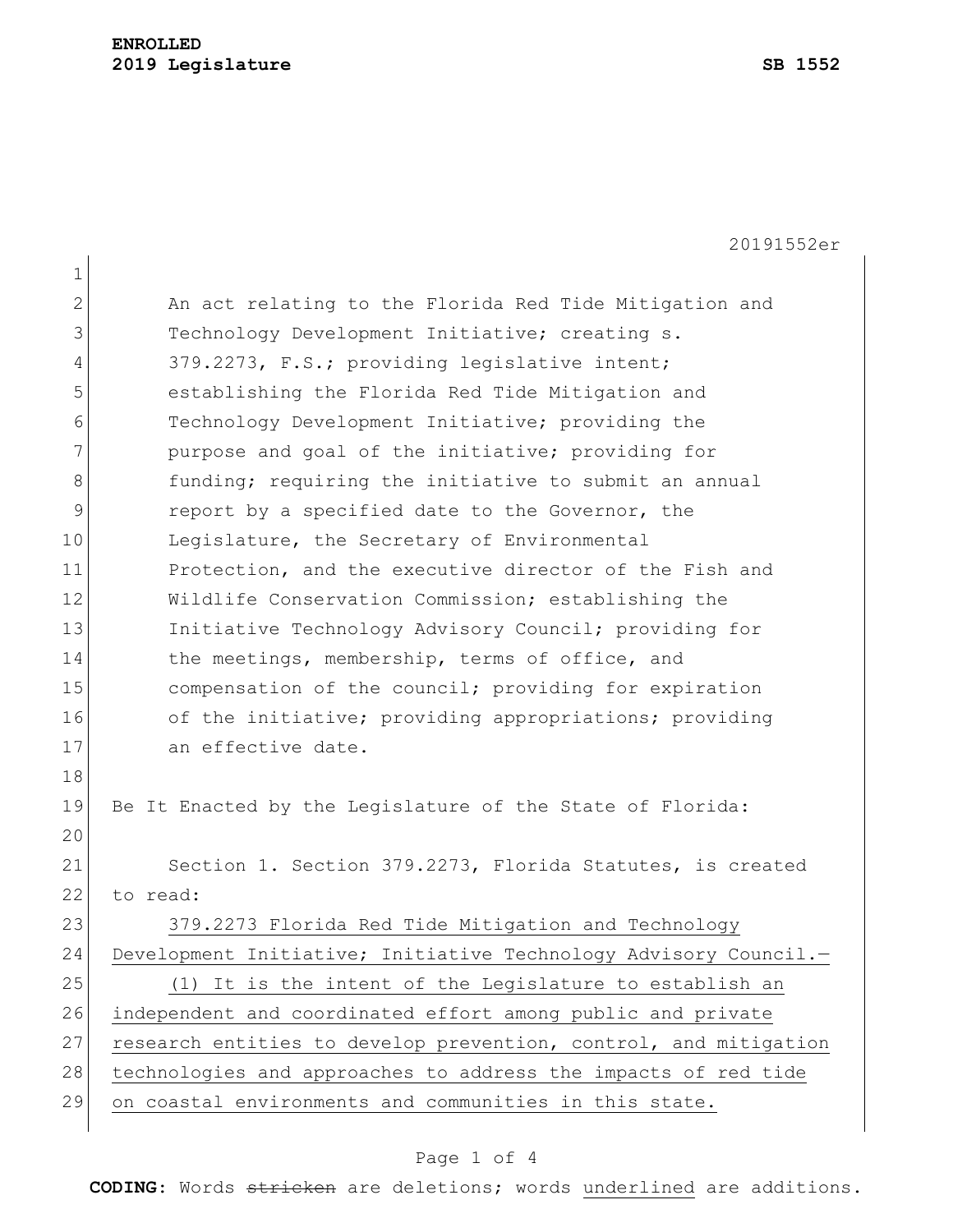## **ENROLLED 2019 Legislature SB 1552**

20191552er (2) The Florida Red Tide Mitigation and Technology Development Initiative is established as a partnership between the Fish and Wildlife Research Institute within the commission 33 and Mote Marine Laboratory. (a) The purpose of the initiative is to lead the development of innovative technologies and approaches that are critically needed to address the control and mitigation of red tide and its impacts by building upon the ongoing cooperative red tide research and monitoring program between the Fish and Wildlife Research Institute and Mote Marine Laboratory. 40 (b) The goal of the initiative is to develop, test, and 41 implement innovative, effective, and environmentally sustainable technologies and approaches for controlling and mitigating the 43 impacts of red tide. (c) Funds specifically appropriated by the Legislature for 45 red tide mitigation technology development projects shall be awarded by the Fish and Wildlife Research Institute to Mote 47 Marine Laboratory to achieve the goals of the initiative. 48 1. Mote Marine Laboratory may, with the concurrence of the Fish and Wildlife Research Institute, use a portion of the awarded funds to facilitate additional engagement with other pertinent marine science and technology development organizations in this state and around the world to pursue applied research and technology for the control and mitigation 54 of the impacts of red tide. 2. Mote Marine Laboratory may not use more than 5 percent of its awarded funds for direct annual initiative administration 57 coordination costs. 58 3. The initiative shall leverage state-appropriated funds

## Page 2 of 4

**CODING**: Words stricken are deletions; words underlined are additions.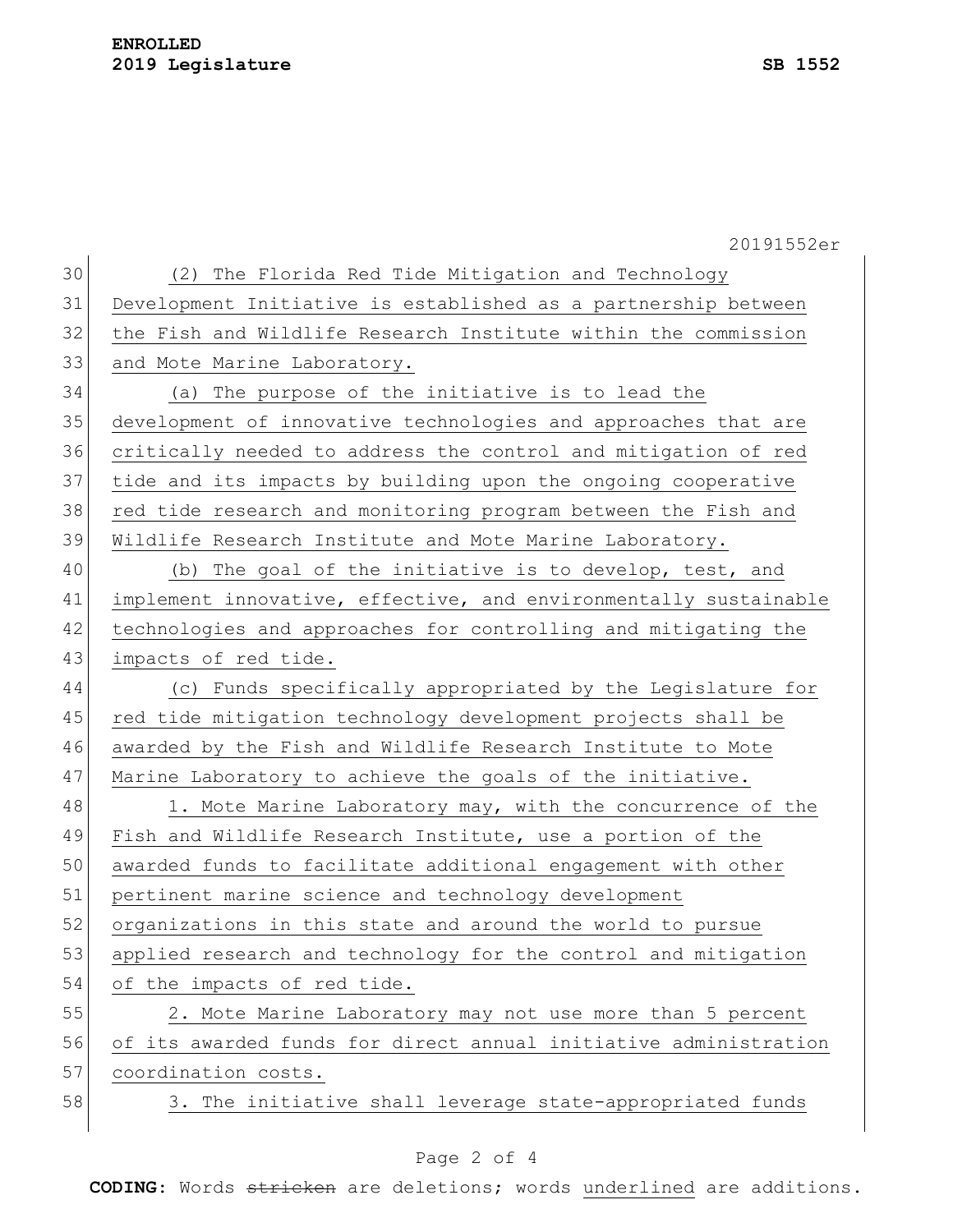|    | 20191552er                                                          |
|----|---------------------------------------------------------------------|
| 59 | with additional funds from private and federal sources.             |
| 60 | (d) Beginning January 15, 2021, and each January 15                 |
| 61 | thereafter until its expiration, the initiative shall submit a      |
| 62 | report that contains an overview of its accomplishments to date     |
| 63 | and priorities for subsequent years to the Governor, the            |
| 64 | President of the Senate, the Speaker of the House of                |
| 65 | Representatives, the Secretary of Environmental Protection, and     |
| 66 | the executive director of the Fish and Wildlife Conservation        |
| 67 | Commission.                                                         |
| 68 | (3) There is established within the initiative the                  |
| 69 | Initiative Technology Advisory Council, an advisory council as      |
| 70 | defined in s. $20.03(7)$ , that includes marine science, technology |
| 71 | development, and natural resource management representatives        |
| 72 | from governmental entities, private organizations, and public or    |
| 73 | private research institutions. The council shall meet at least      |
| 74 | twice annually.                                                     |
| 75 | (a) The council shall be chaired by the president and chief         |
| 76 | executive officer of Mote Marine Laboratory and shall consist of    |
| 77 | the following:                                                      |
| 78 | 1. One member from a private commercial enterprise,                 |
| 79 | appointed by the Governor.                                          |
| 80 | 2. One member from a public or private university in this           |
| 81 | state, appointed by the President of the Senate.                    |
| 82 | 3. One member from a nonuniversity public or private marine         |
| 83 | environmental organization, appointed by the Speaker of the         |
| 84 | House of Representatives.                                           |
| 85 | 4. One member from the Department of Environmental                  |
| 86 | Protection who has expertise in red tide, appointed by the          |
| 87 | Secretary of Environmental Protection.                              |
|    |                                                                     |

## Page 3 of 4

**CODING**: Words stricken are deletions; words underlined are additions.